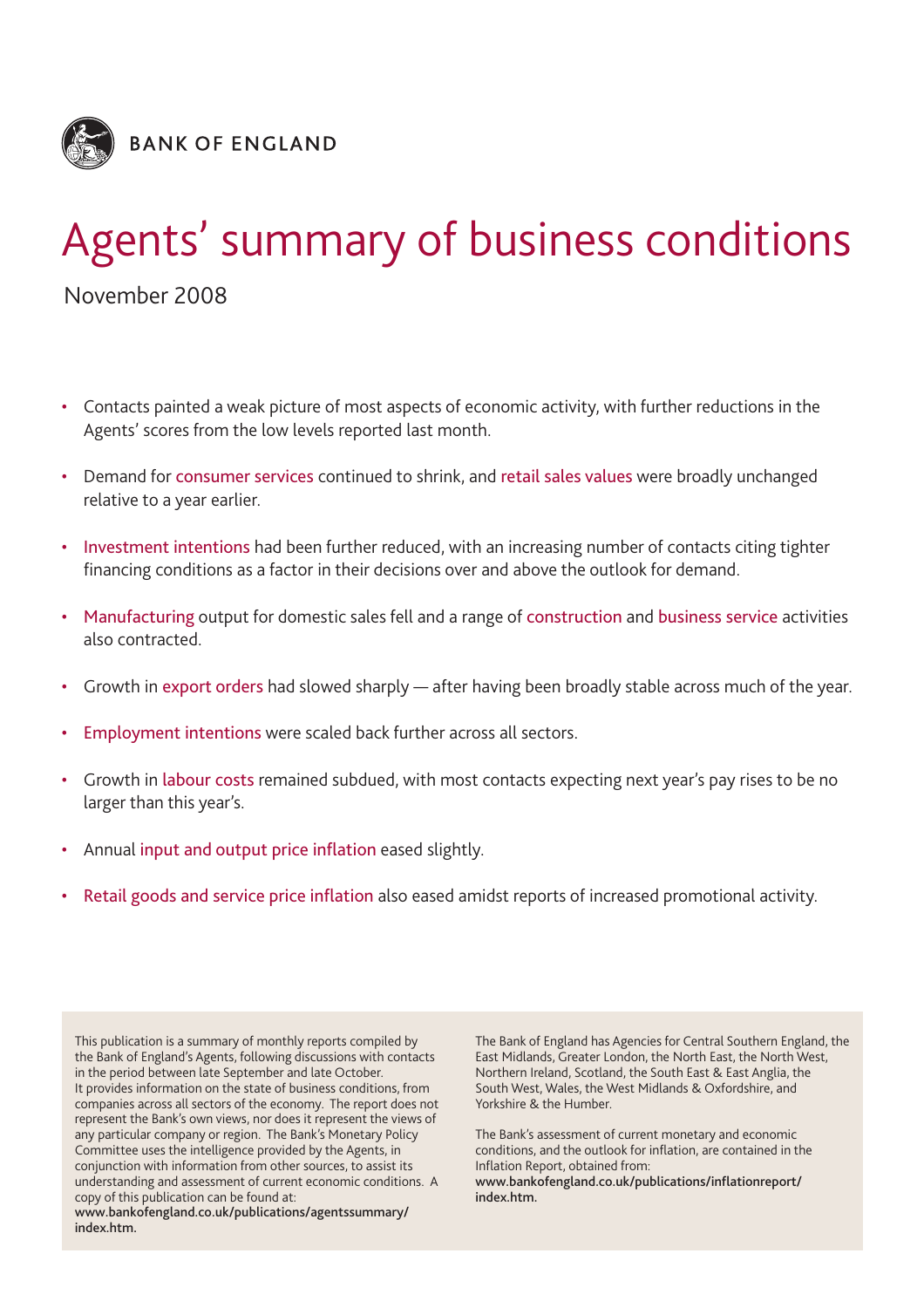# **Demand**

### **Consumption**

The Agents' scores for retail sales values and consumer services turnover fell further in October (**Chart 1**).

#### **Chart 1** Consumption values

**Three months on same period a year earlier**



Demand for a broad range of consumer services had continued to shrink. Consumption of housing-related services was contracting rapidly. Pubs and restaurants had seen reduced turnover as consumers cut back on discretionary leisure expenditure, with contacts flagging a continuing trend towards home consumption of food and drink. Domestic tourism remained an exception, with hotels reporting steady leisure bookings.

The value of retail sales was broadly unchanged on a year earlier, as the key drivers highlighted in recent months persisted. Consumers were shifting expenditure towards unbranded, or 'value' products in the face of budgetary pressures. Factory outlets and discount stores continued to gain market share. Sales of furniture and other big-ticket household items were still falling. More generally, discretionary expenditure was seen to be shrinking, with retailers reporting that fewer consumers were treating shopping as a leisure activity — reflected in reductions in both impulse spending and visitor numbers at major shopping centres.

#### **Housing market**

Activity remained weak. While there had been occasional reports of a pickup in viewings, contacts were not optimistic that these marked a sustained improvement in demand. Rather, the prevailing sense was that sales were largely limited to moves forced by job changes, repossessions, or changes in family circumstance.

### **Investment**

Agents' scores for manufacturing and service sector investment intentions fell further in October. The slowdown in capital spending plans was widespread, affecting most

industries. Many contacts reported that investment plans had been pared back to essentials — for example, to satisfy regulatory requirements. And where possible, firms were prolonging the use of existing assets. A number of contacts had, however retained projects aimed at securing energy efficiencies, some of which were large in scale.

The outlook for demand continued to be cited as a significant factor driving reduced investment intentions. Many contacts felt that demand uncertainties had risen in the wake of the financial turbulence experienced in recent months. However, there had also been an increase in the proportion of contacts citing financing concerns as an additional factor limiting investment.

Contacts reported a tightening in their own credit conditions since September. The all-in cost of finance had increased as set-up and management fees were raised and loans were increasingly priced relative to Libor rather than Bank Rate. Some contacts expected future cutbacks in facilities. There was also a wide-ranging perception that banks have become more active in responding to breaches in covenants.

Only a small number of October's contacts reported that their day-to-day business was immediately threatened by tightening external credit conditions. But concerns over the potential for future pressures on working capital had led some to cut back on internally funded investment plans. And there were also reports of investment plans being shelved as a result of doubts over the prospective availability of external funds.

#### **Inventories**

Actual and perceived pressures on working capital had led some contacts to cut back on planned inventories. And retail contacts reported some scaling back of orders in anticipation of a weaker-than-normal consumer demand around Christmas.

## **Overseas trade**

The Agents' score for goods exports had been reduced significantly (**Chart 2**).

#### **Chart 2** Manufacturing exports

2000 01 02 03 04 05 06 07 08 Score 2 1  $\overline{0}$ 1 2 3 4 – + **Three months on same period a year earlier**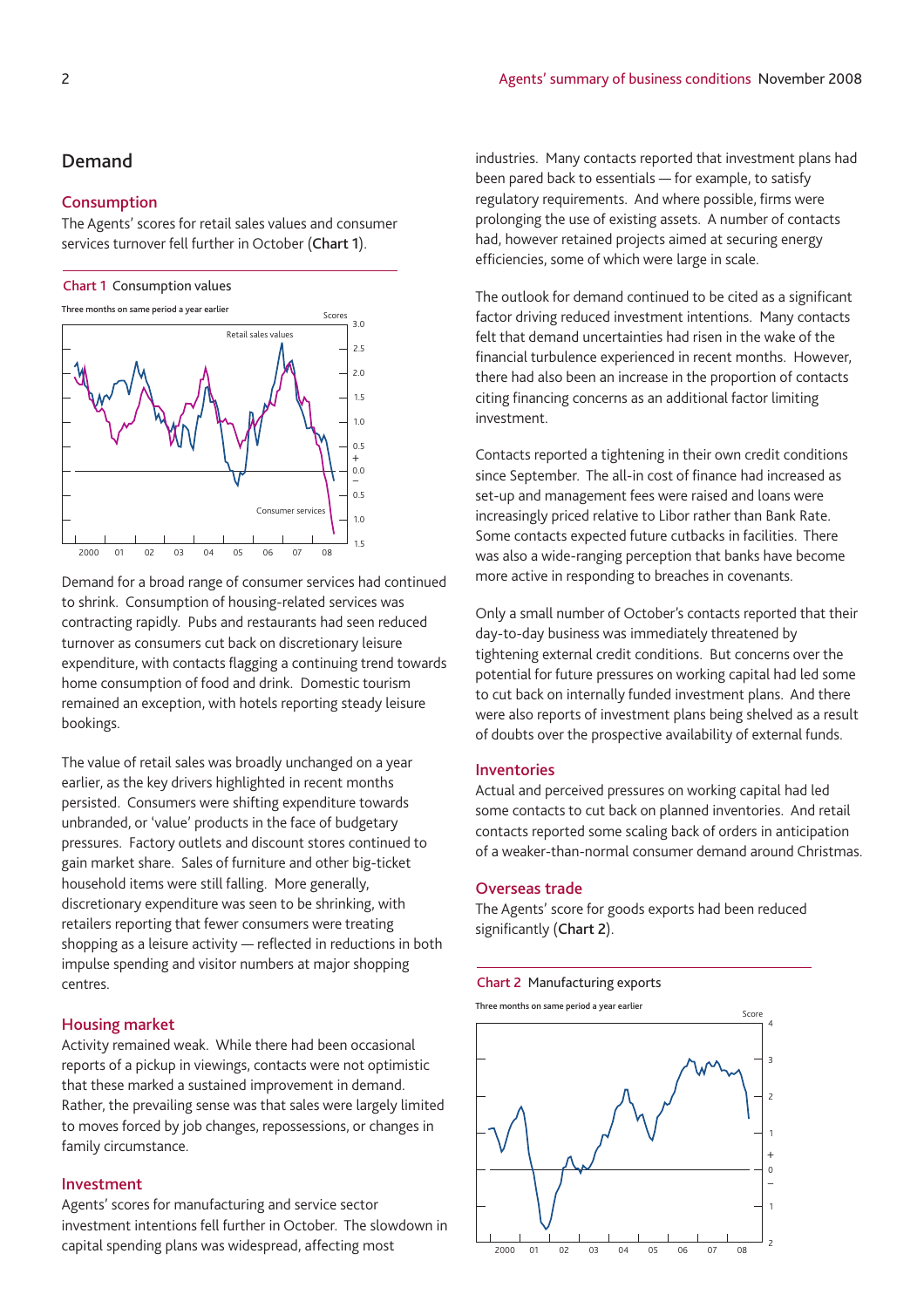Across much of the year, growth of export demand had been broadly stable. In recent months, however, contacts have reported a sharp slowdown in orders. The slowdown in orders largely reflected the pronounced weakness in demand in most developed countries. Orders from the euro area had shrunk as economic conditions had deteriorated — particularly in Ireland — and US consumer demand remained weak. However, contacts also reported some slowing of Middle and Far Eastern demand for capital goods. This reflected both the global effects of the credit crunch and overcapacity in some sectors.

A number of contacts cited trade credit and credit insurance as constraints on export sales. For many, trade credit and insurance had become harder to access and more expensive. For others, increased concerns over counterparty risk meant that insurance was seen to be more critical to trade than had previously been the case.

Volumes of imported consumer and capital goods continued to shrink. This had been reflected in declines in shipping activity. Some contacts reported plans to shift component supply back from China to domestic manufacturers.

# **Output**

#### **Business services**

The Agents' score for business services turnover fell further (**Chart 3**).



**Three months on same period a year earlier**



A few isolated areas had seen increased growth in recent months — typically in countercyclical activities such as corporate recovery work and legal services related to employment law. But these were more than offset by shrinkage in activity elsewhere. For example, contacts reported a reduction in discretionary business expenditure on marketing and conference bookings. Reflecting the shrinkage in aggregate demand and output seen in recent months, a number of contacts also reported slowing demand for transport and logistics.

## **Manufacturing output**

Manufacturing output had continued to fall in aggregate, though there was a broad dispersion of experience across different subsectors. On the downside, construction-related businesses had experienced a particularly marked slowdown in orders. And there were signs that cutbacks by building materials suppliers were having an impact further along the supply chain — for example, on the chemicals industry. On the upside, public and quasi-public transport investment programmes were generating significant demand for some firms. And firms supplying sectors that have so far been less affected by the downturn — for example, agriculture and pharmaceuticals — reported stable order books.

# **Construction**

Construction output slowed further. Levels of house-building and commercial property activity remained sharply lower than a year earlier. The volume of land transactions had also slowed markedly. However, public sector projects continued to provide some support to construction output in all regions.

# **Capacity utilisation**

Capacity constraints had continued to decline. Weakening demand had led many contacts to cut output. But most businesses had retained capacity by cutting back on shift work and temporarily mothballing production lines. There were only infrequent reports of longer-term adjustments to capacity for example through business closures or exiting aspects of business.

# **Employment**

As in September, contacts reported declining demand for labour. The Agents' scores for employment intentions were reduced further across all sectors (**Chart 4**). In recent months, the scores for employment intentions in the services sector have been reduced particularly sharply and are now at their lowest level since Agents began scoring in 1997.